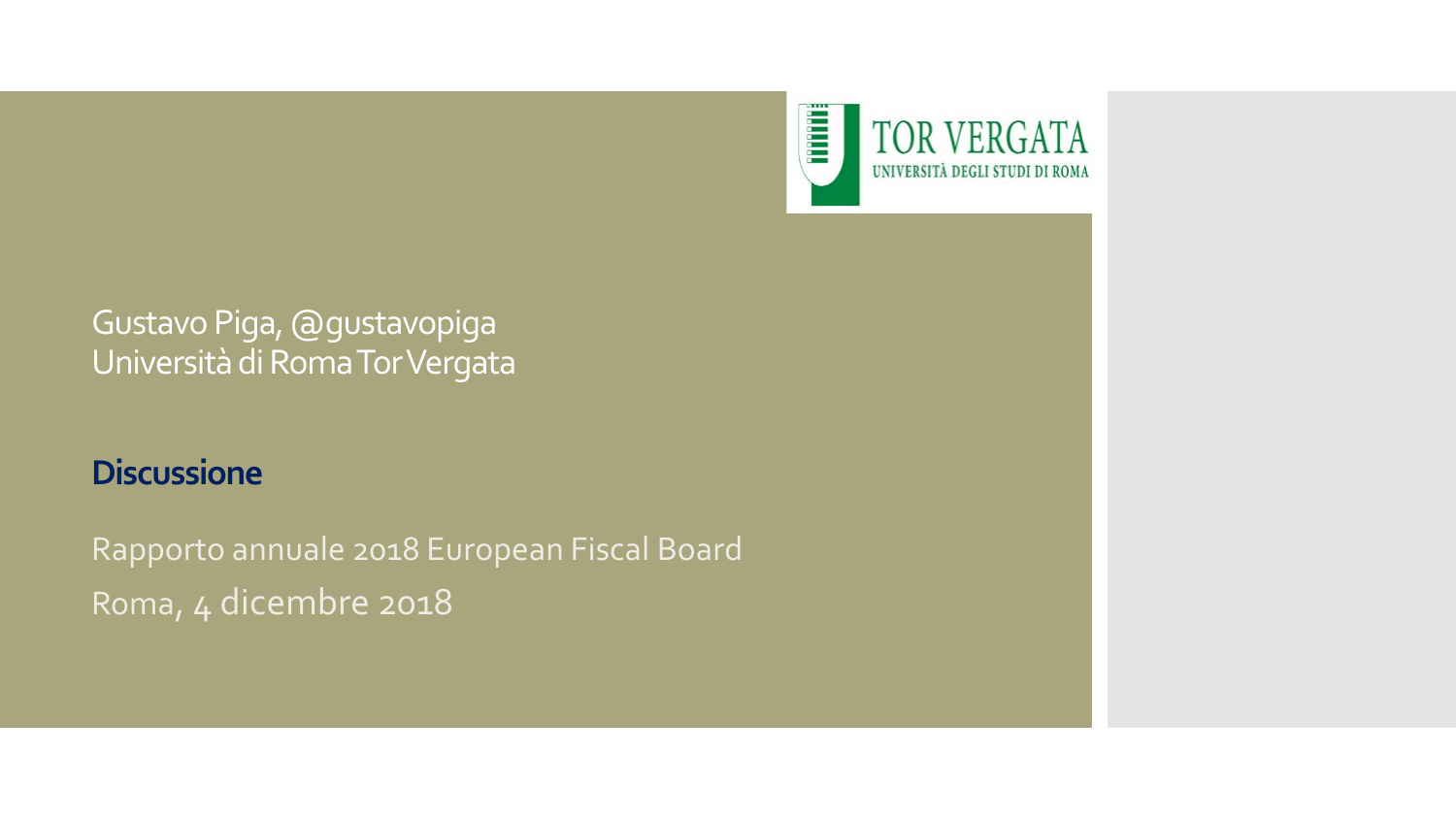

## Innumerevoli stimoli.

# (non troppi quelli fiscali)

ma spirito indipendente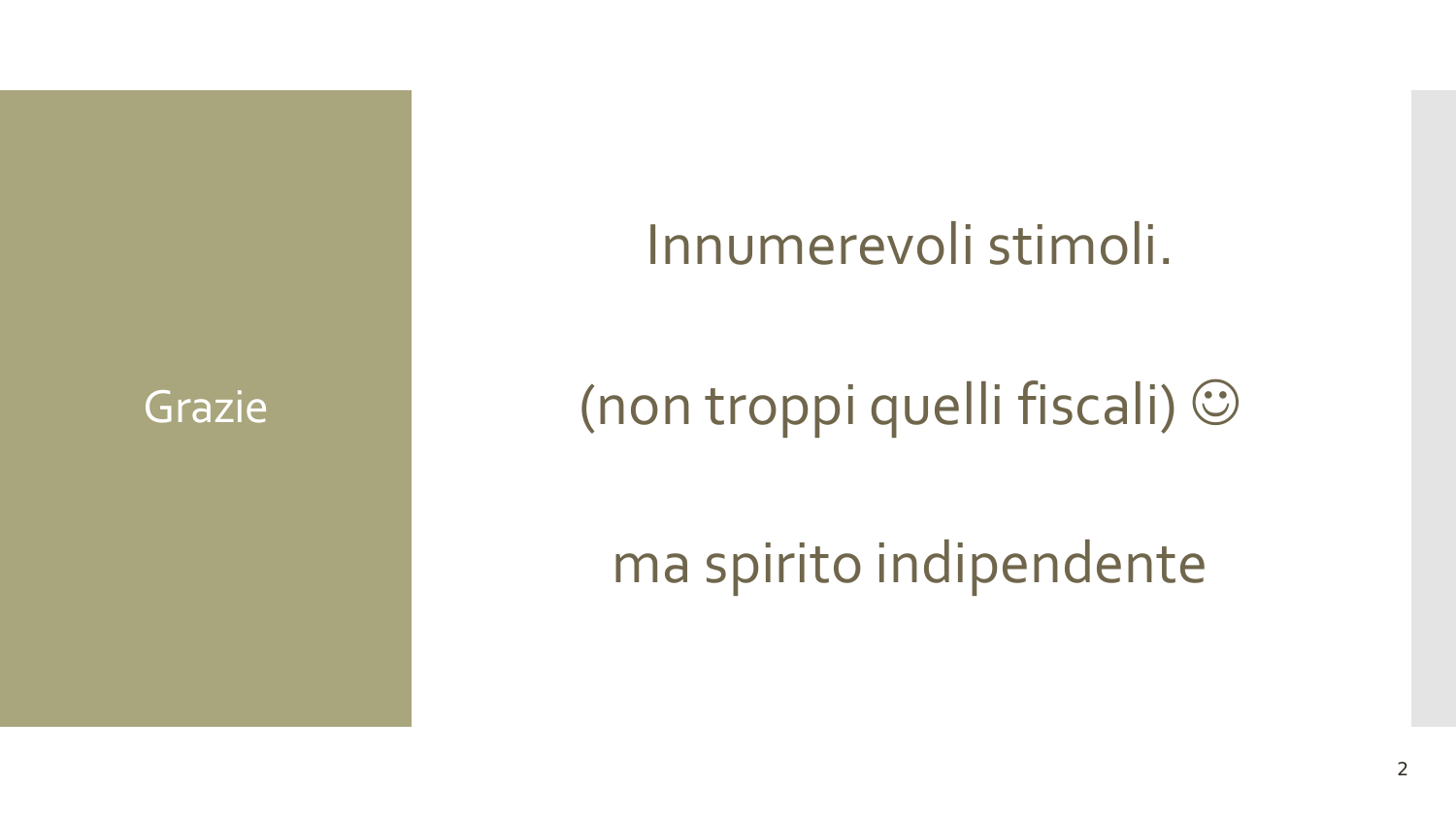La fine della storia?

I

« We offer an **independent** assessment of how the rules-based fiscal framework has performed ». EFB

Commissione europea:

"Such (FC) incorporation (in the Treaties) accountability and legitimacy across the Union".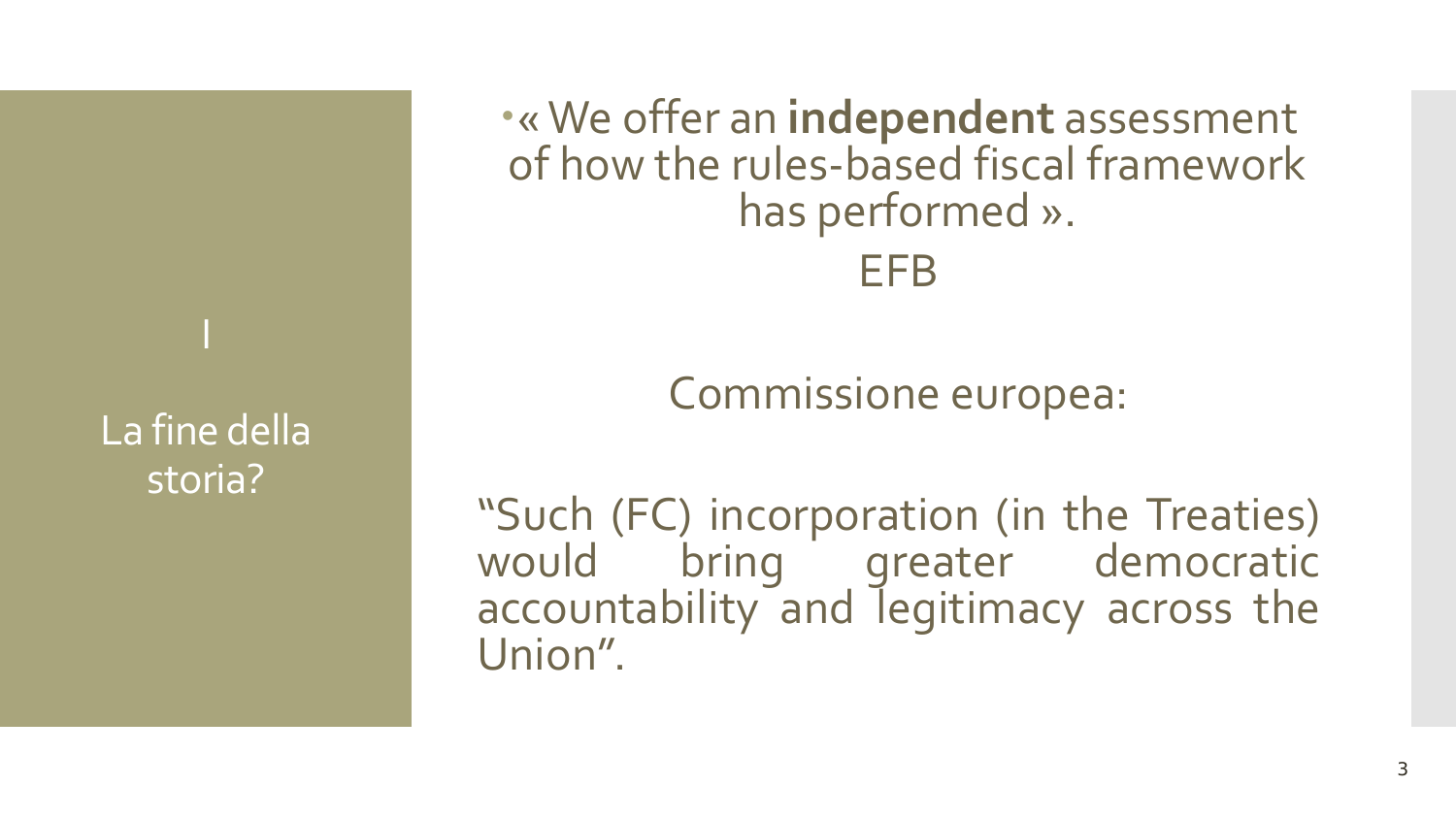«The current system of EU fiscal rules has **reached its limits** , and new attempts to fix the many issues in isolation without taking into account the more general architecture of the rules would **make things only worse** . A general **overhaul** of the SGP is necessary, to simplify the framework and to make the rules more effective . »

#### Game Over?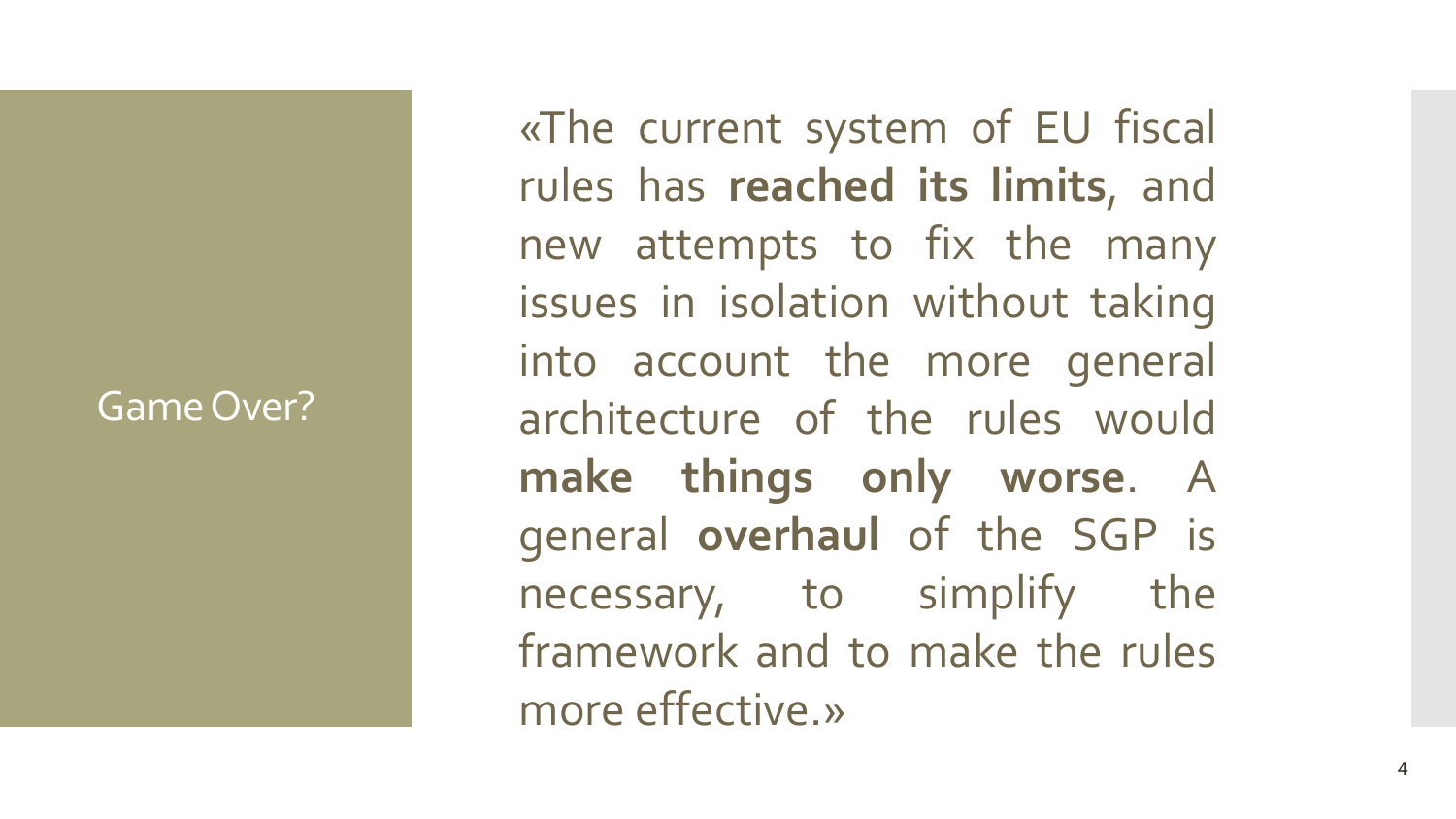Yes!

## Stallo al Parlamento Ue su inserimento Fiscal **Compact nei Trattati Ue**

Bocciata in commissione Economia relazione eurodeputata Hubner 27 novembre, 15:32

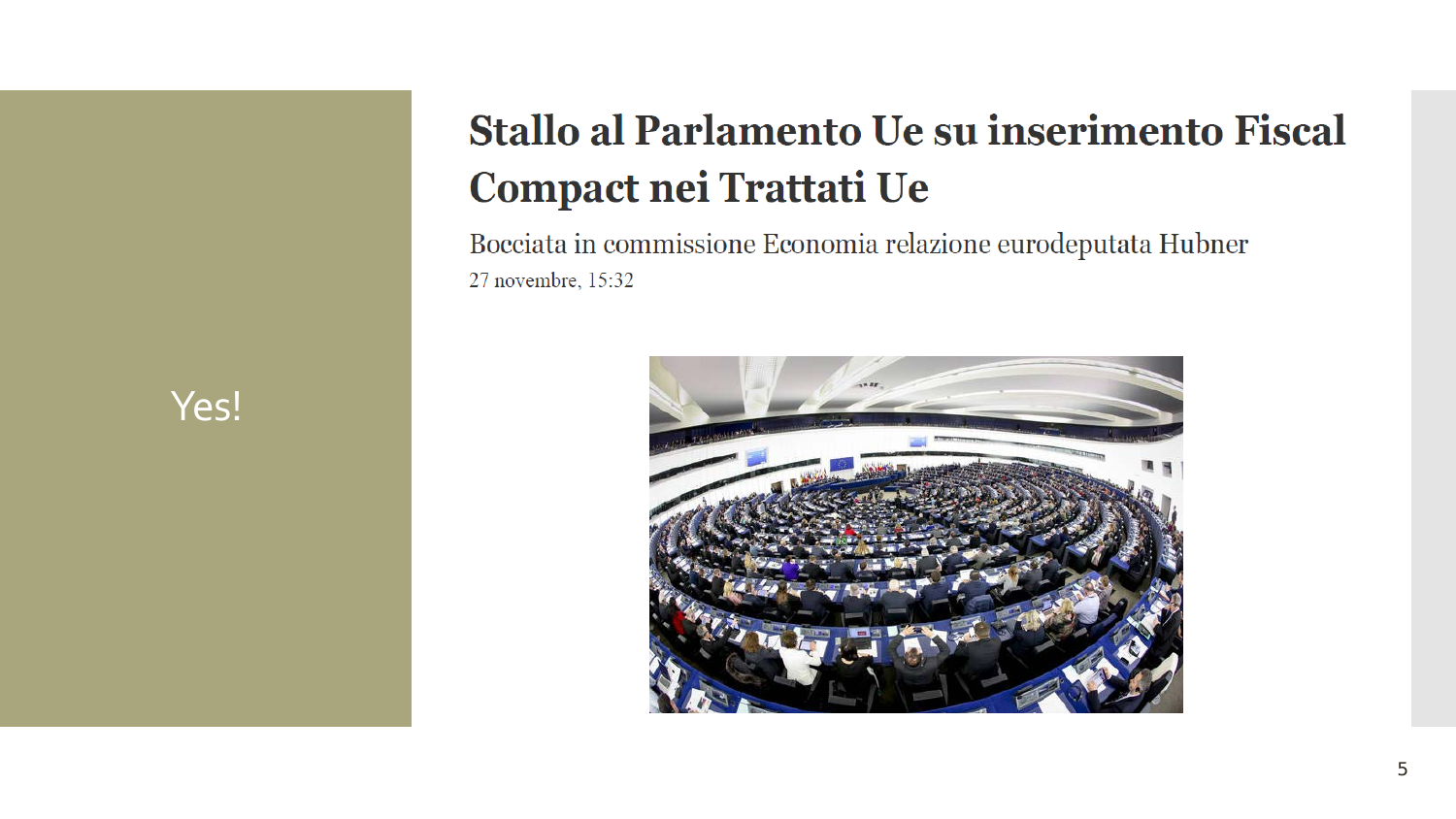Storia di un disastro

« When the global financial and economic crisis hit the EU in 2008, the SGP was found to be incomplete and too difficult to enforce. The scope of surveillance was broadened and surveillance was tightened. New instruments of enforcement were added and the Commission's role strengthened. However, the **markedly tougher set of EU fiscal rules entered into force during a very slow economic recovery** in the course of which Member States with high government debt and a backlog of structural reforms recorded anaemic real growth and inflation. »

6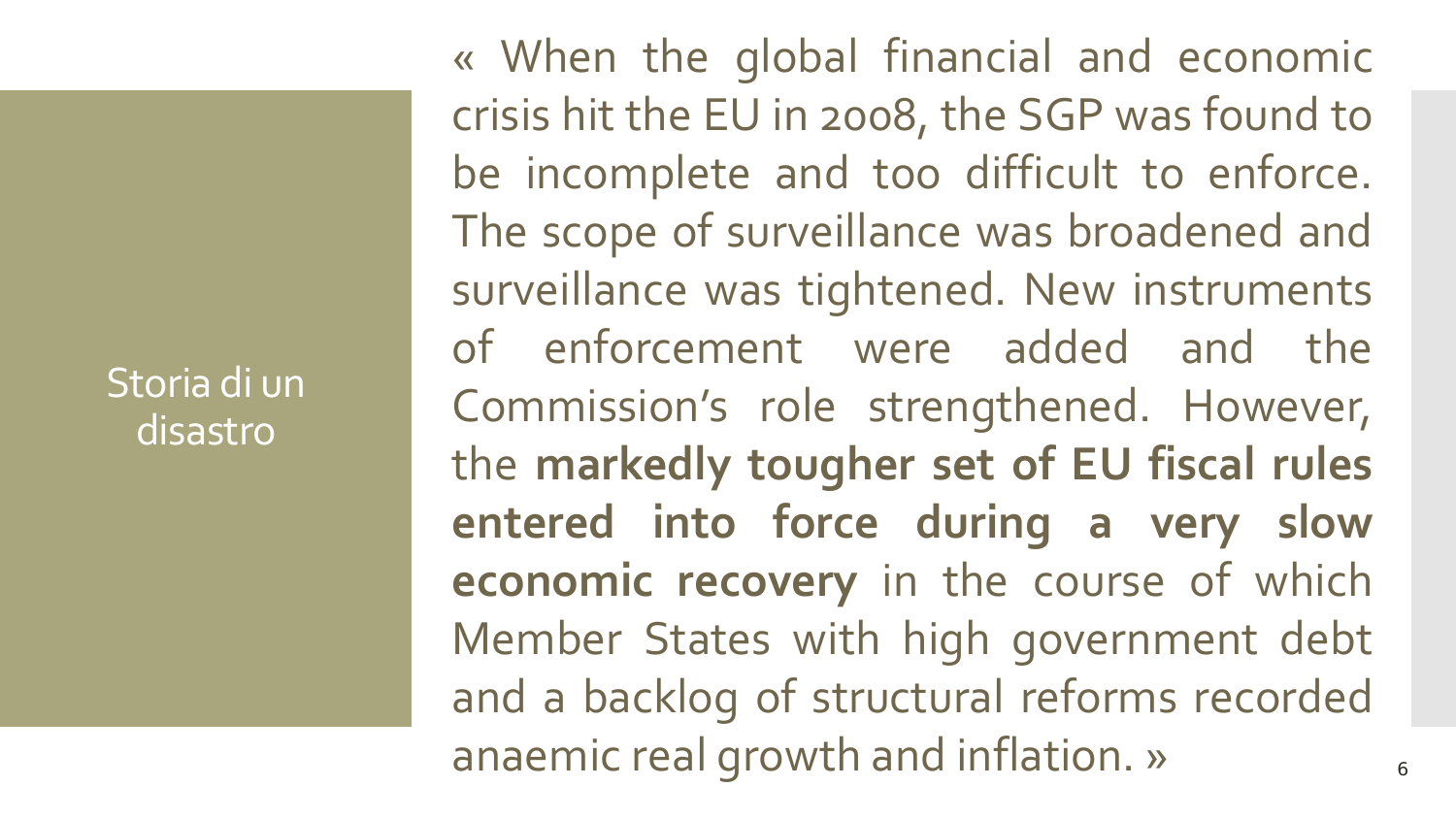## L'indice di forza (!) fiscale della EC

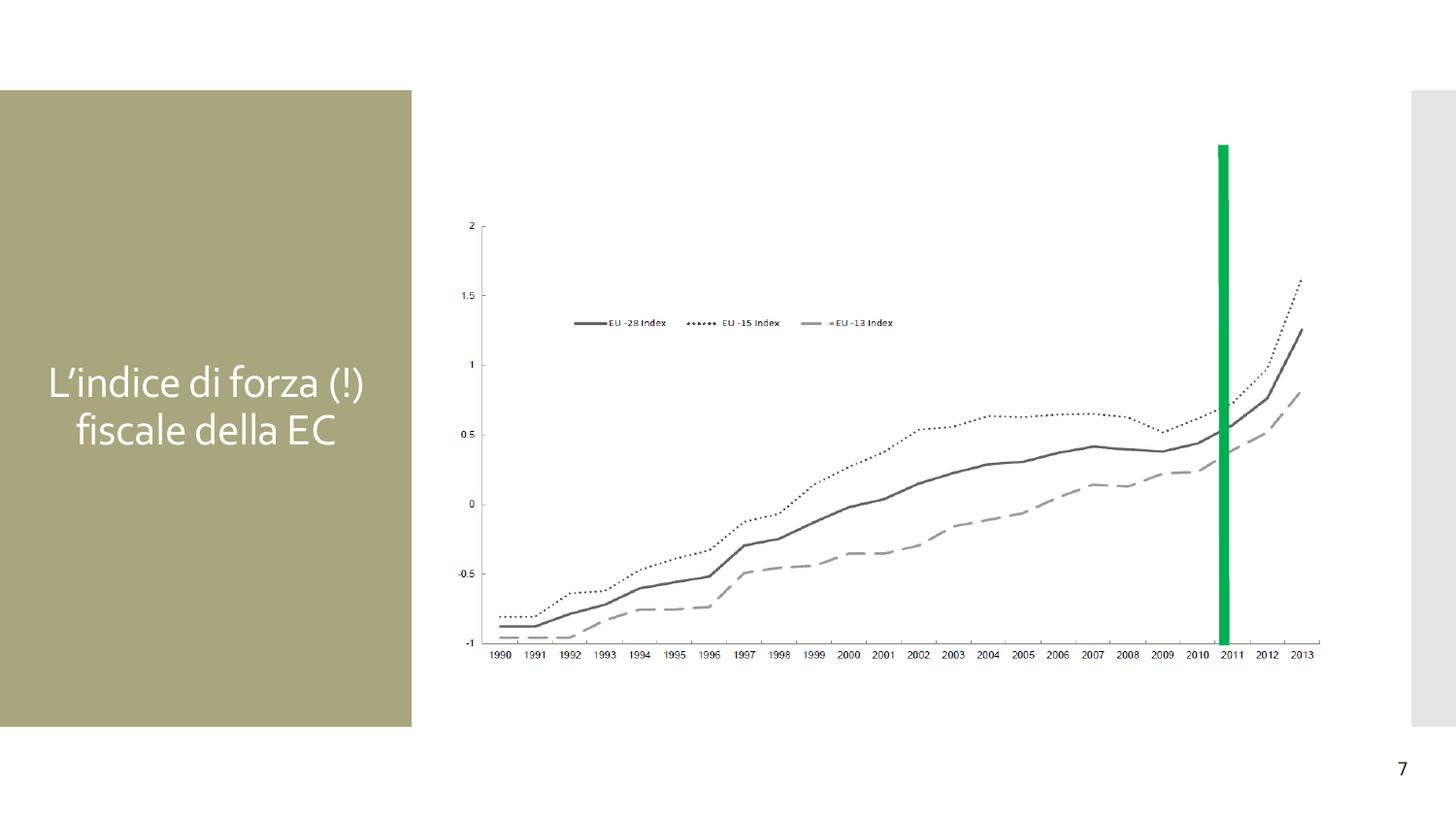La pistola fumante

Fig 1: Change in the unemployment rate since 2008 -The euro area and the US



**EU Council reaches agreement on Fiscal Compact**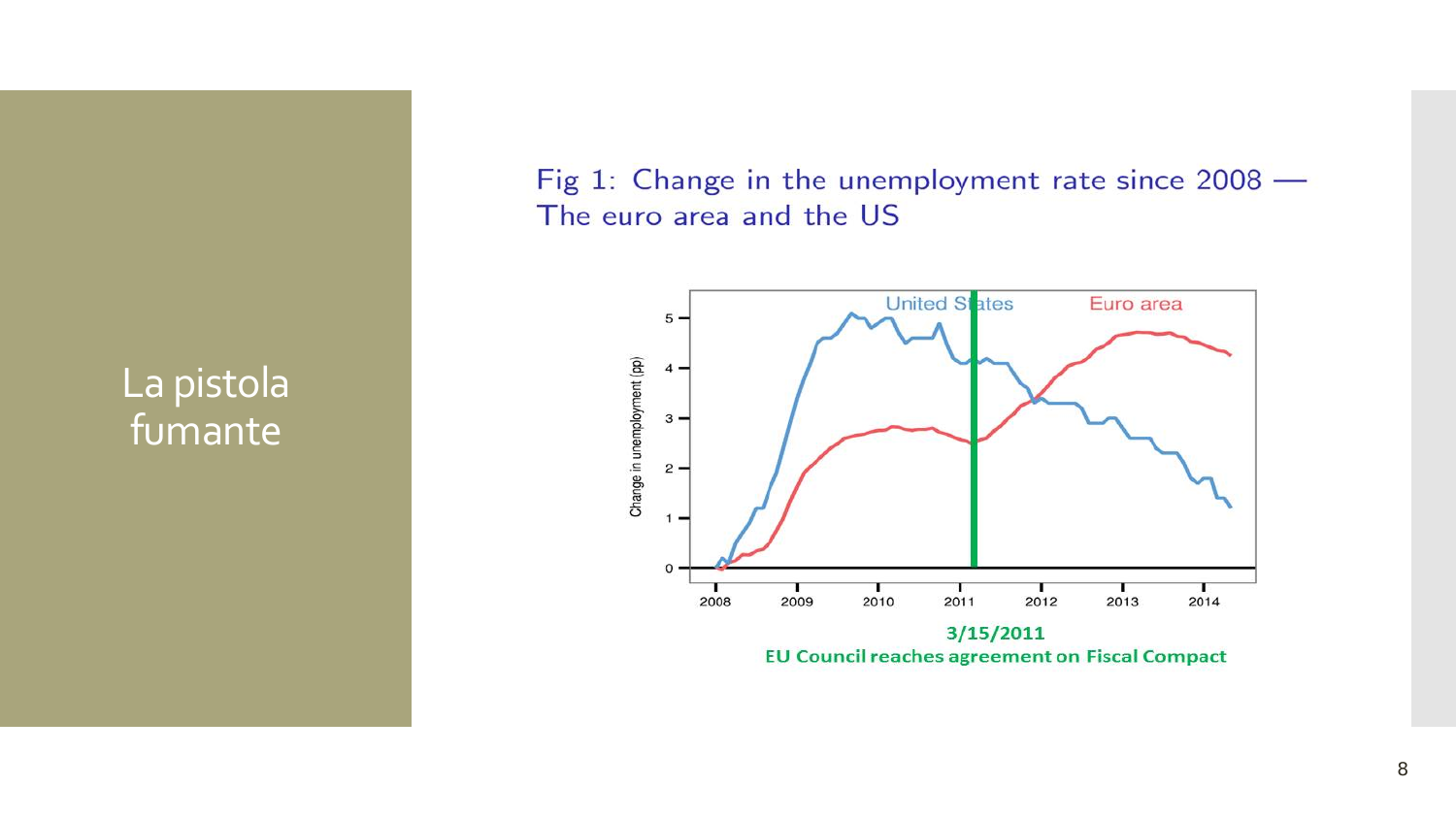La pistola fumante

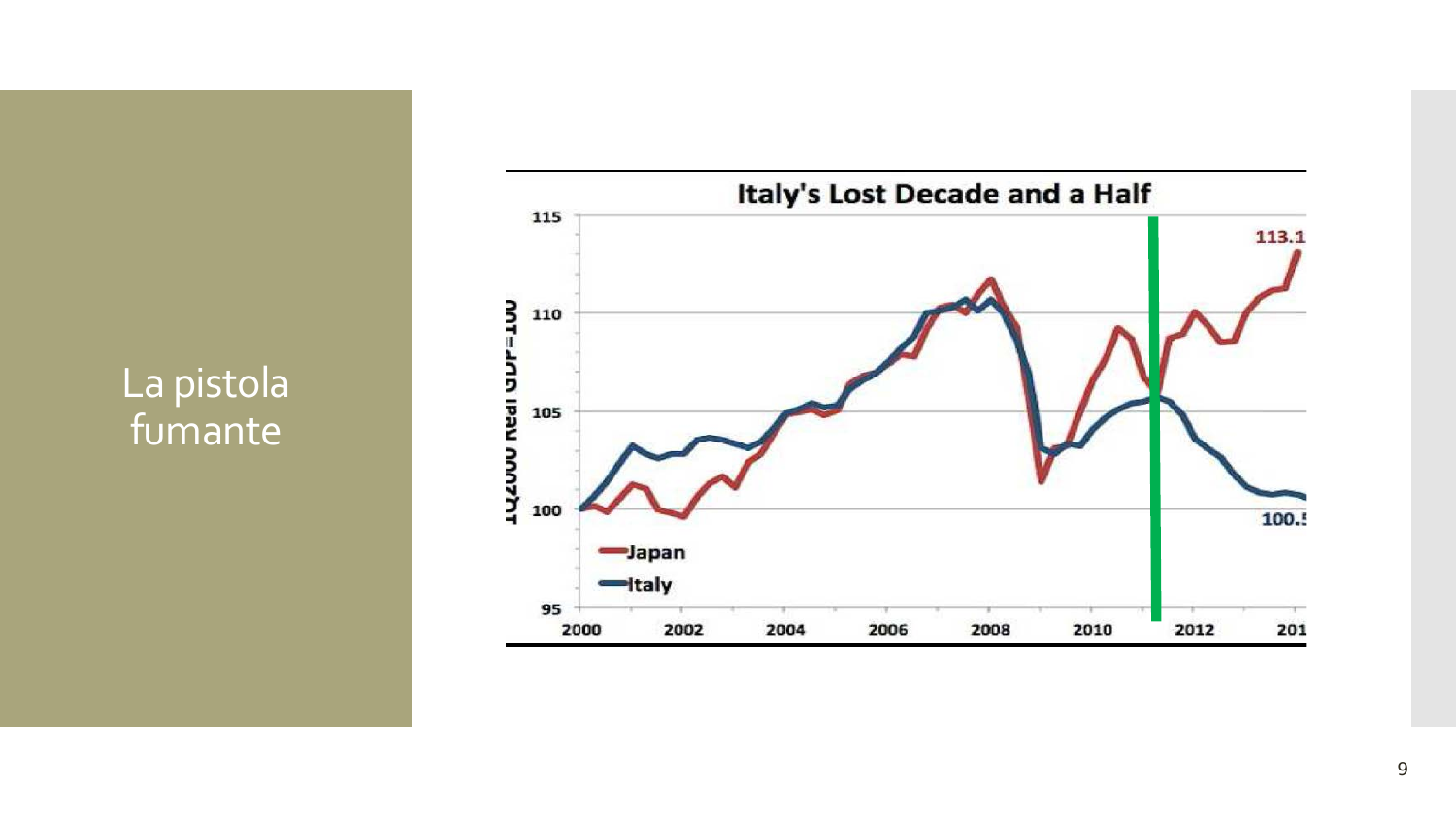### La pistola fumante

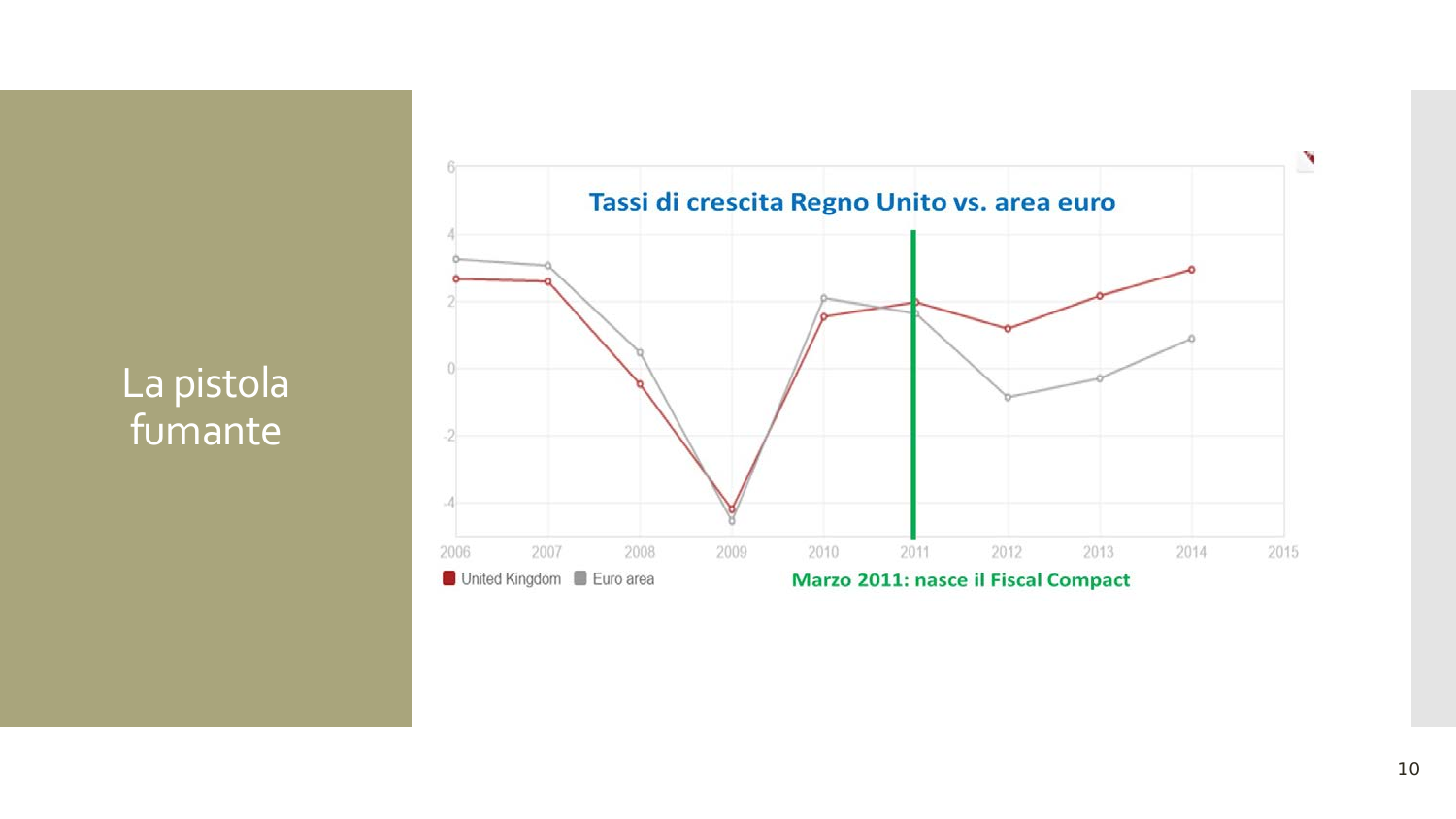# $\sqrt{||}$

#### AGREED

«During good economic times, when the government budget constraint is less binding, fiscal rules must be sufficiently enforceable to correct for the deficit bias of government, and encourage the build-up of adequate fiscal buffers. During bad economic times, when government budgets are more constrained by revenue shortfalls, fiscal rules must be sufficiently flexible to allow for the operation of automatic stabilisers and, **in particularly bad times**, for discretionary fiscal stimulus."

PS: nessuna menzione del rapport debito/PIL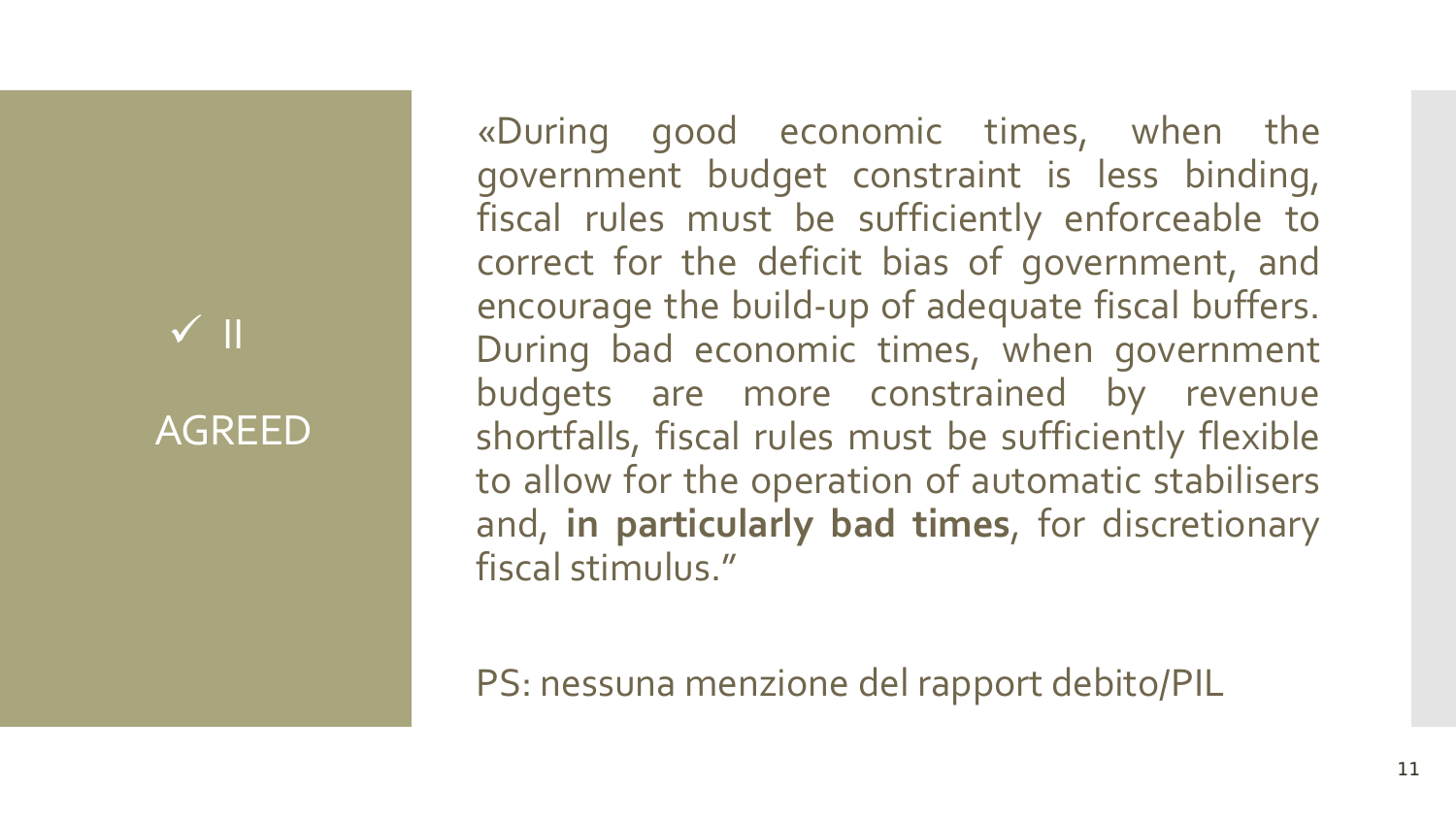#### III

## I GIUDIZI DI VALORE DELLO EFB

«Rules should still play a central role in fiscal governance. But the existing rules need to be reviewed critically with a view to simplifying them and improving compliance. »

«A time-frame for adjustment of, say, 15 years, indicating the  $s$ peed at which government debt should converge towards the 60 % of GDP ceiling. The ceiling on net expenditure growth is computed in a given year  $t$  to ensure that gross debt reaches 60 % of GDP in year *t*+15, based on the underlying<br>macroeconomic scenario.»

«The fiscal stance  $-$  as measured by the change in the structural primary budget balance — turned marginally restrictive. Such an outcome can be considered **appropriate** in light of significantly better-than-expected economic growth.<br>Indeed, the marginally restrictive fiscal stance did not hamper<br>the solid and broad-based economic recovery in the euro the solid and broad-based economic recovery in the euro

What about **Trump** ? Is there another world out there? What about **Sims**? What about **Rawls**?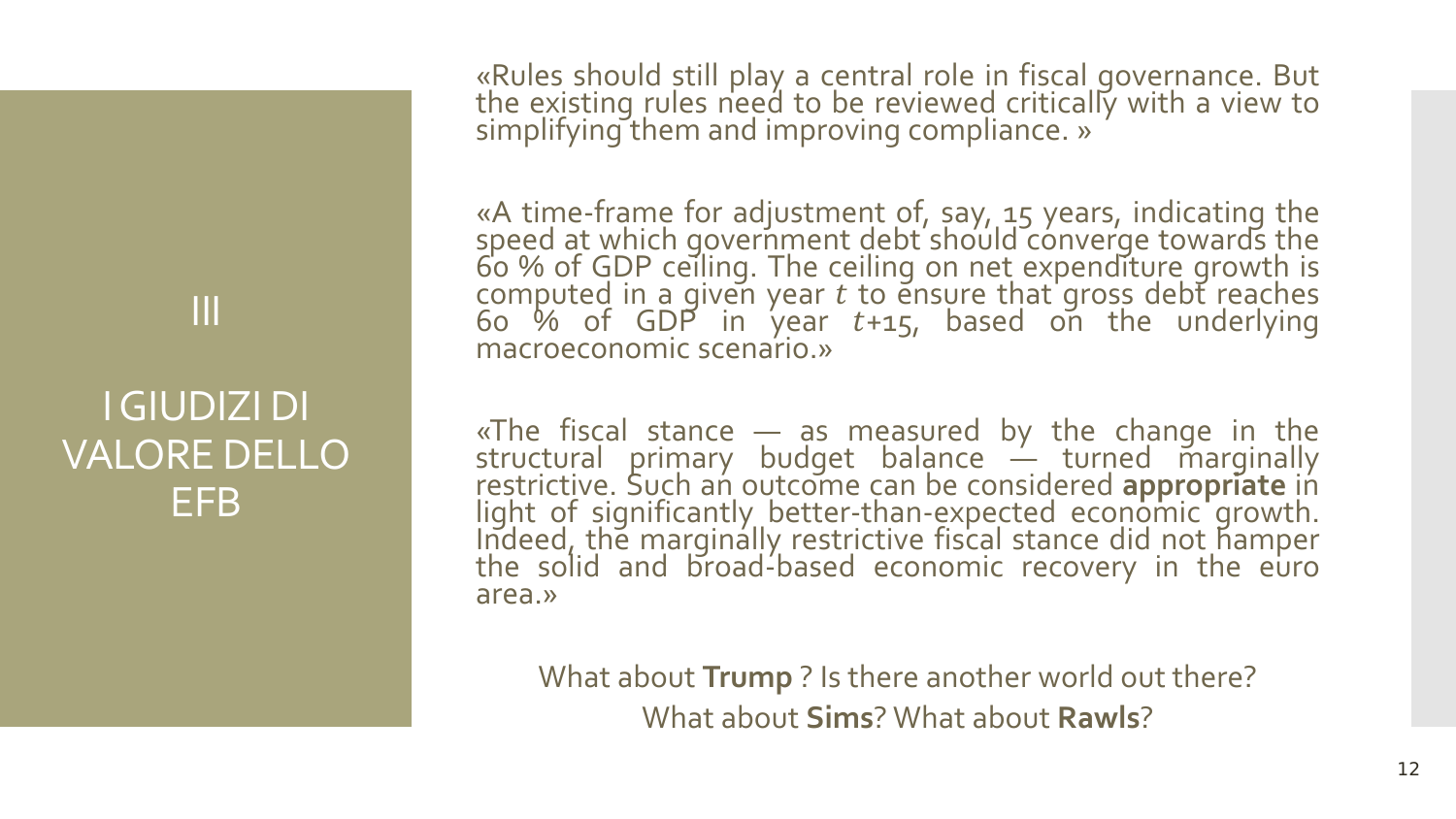#### IV

ALTRI GIUDIZI DI VALORE: IL PENSIERO DI SIMS

«Si richiede una politica fiscale che sia espansiva ora, senza impegnarsi né a tagliare nel futuro la spesa né ad aumentare le tasse future per preservare la stabilità dei prezzi.

Sfortunatamente le persone sono decisamente convinte che questa non è la politica fiscale attualmente seguita. Ci vorrebbe, per portare la gente a credere che ciò veramente avverrà, un cambiamento enorme nel modo di pensare dei responsabili politici e nei discorsi pubblici che fanno.

Si richiede al sistema politico che prenda impegni per periodi lunghi e che vi aderisca senza cambiare idea, cosa veramente difficile per i politici.»

**Prof. Sims, Lindau, Nobel Laureates 2014 meeting.**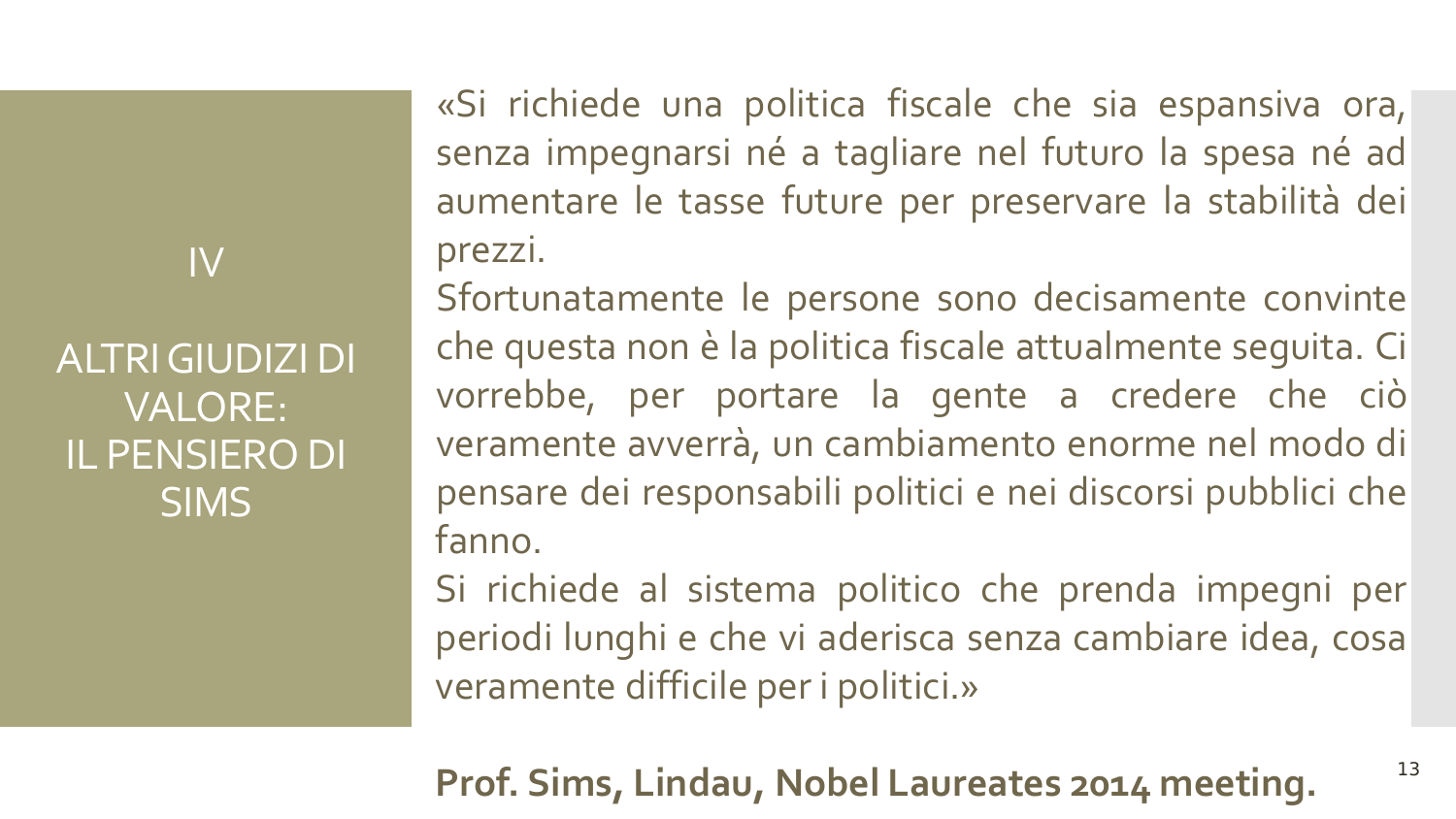## ALTRI GIUDIZI DI VALORE: IL PENSIERO DI RAWLS

V

#### Maximum minorum.

Classificare le alternative secondo il loro peggior risultato possibile e adottare l'alternativa il cui peggior risultato è superiore ai peggiori risultati delle altre (il miglior peggior risultato).

**Coerente con: Jean Monnet e Winston Churchill Coerente con: Large crises generate political revolt and hysteresis (Brexit).**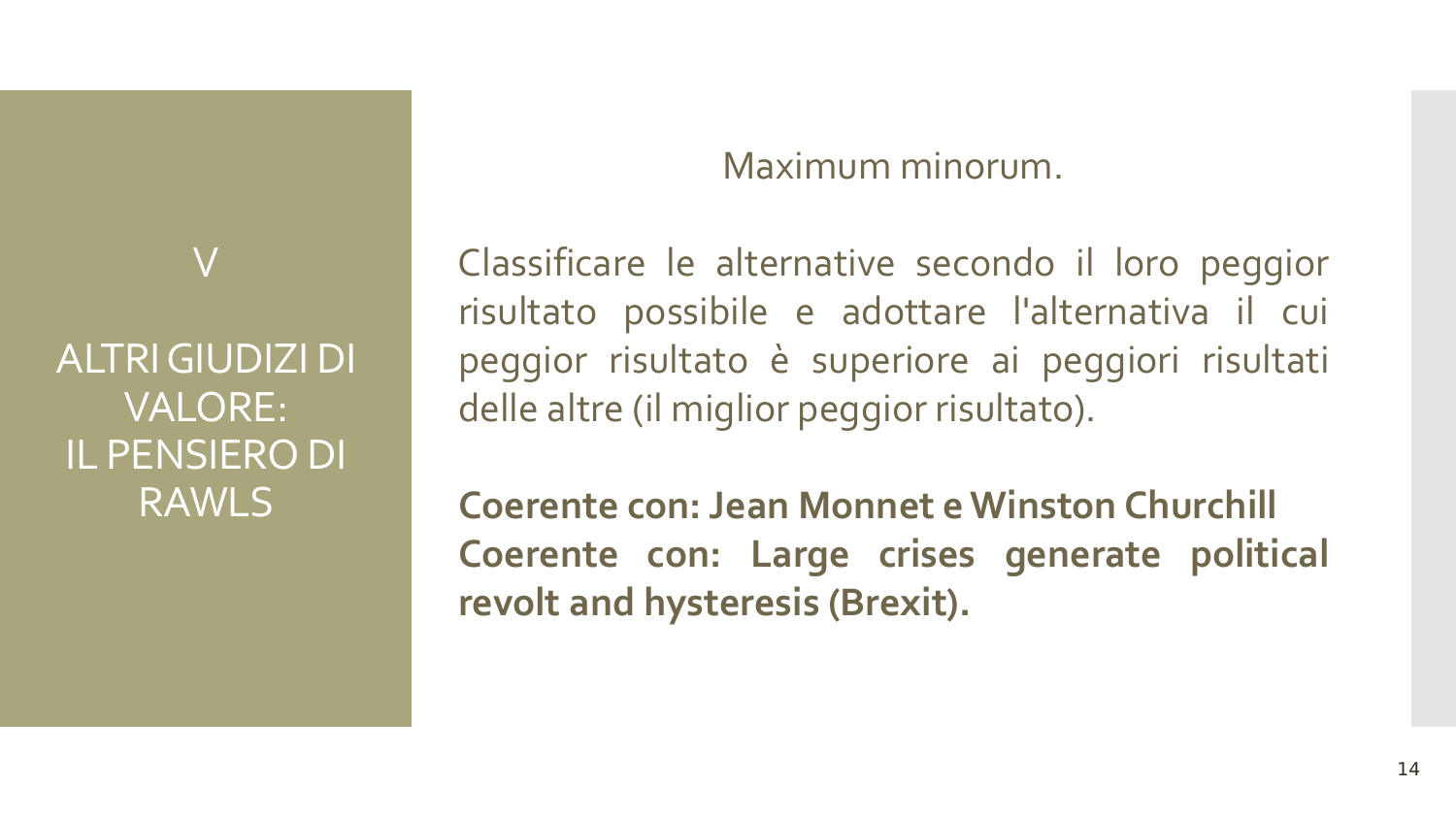#### VII

### Contro RAWLS e contro SIMS

«A time-frame for adjustment of, say, 15 years, indicating<br>the speed at which government debt should converge<br>towards the 60 % of GDP ceiling. The ceiling on net expenditure growth is computed in a given year  $t$  to ensure that gross debt reaches 60 % of GDP in year t+15, based on<br>the underlying magreeage mais seenario... the underlying macroeconomic scenario.»

«For Spain and Italy, which are still experiencing a subdued inflation environment, compliance with the expenditure<br>rule over the next 2 years would require a structural consolidation which is 6.7 percentage points lower than what is necessary under the debt rule. **This lower initial effort is compensated by higher primary surpluses in the medium term**, so that the overall debt reduction achieved in 15 years is equivalent to that of the debt rule in the SGP. »

#### **REGOLA CHE DANNEGGIA DI PIU' QUELLI MESSI PEGGIO**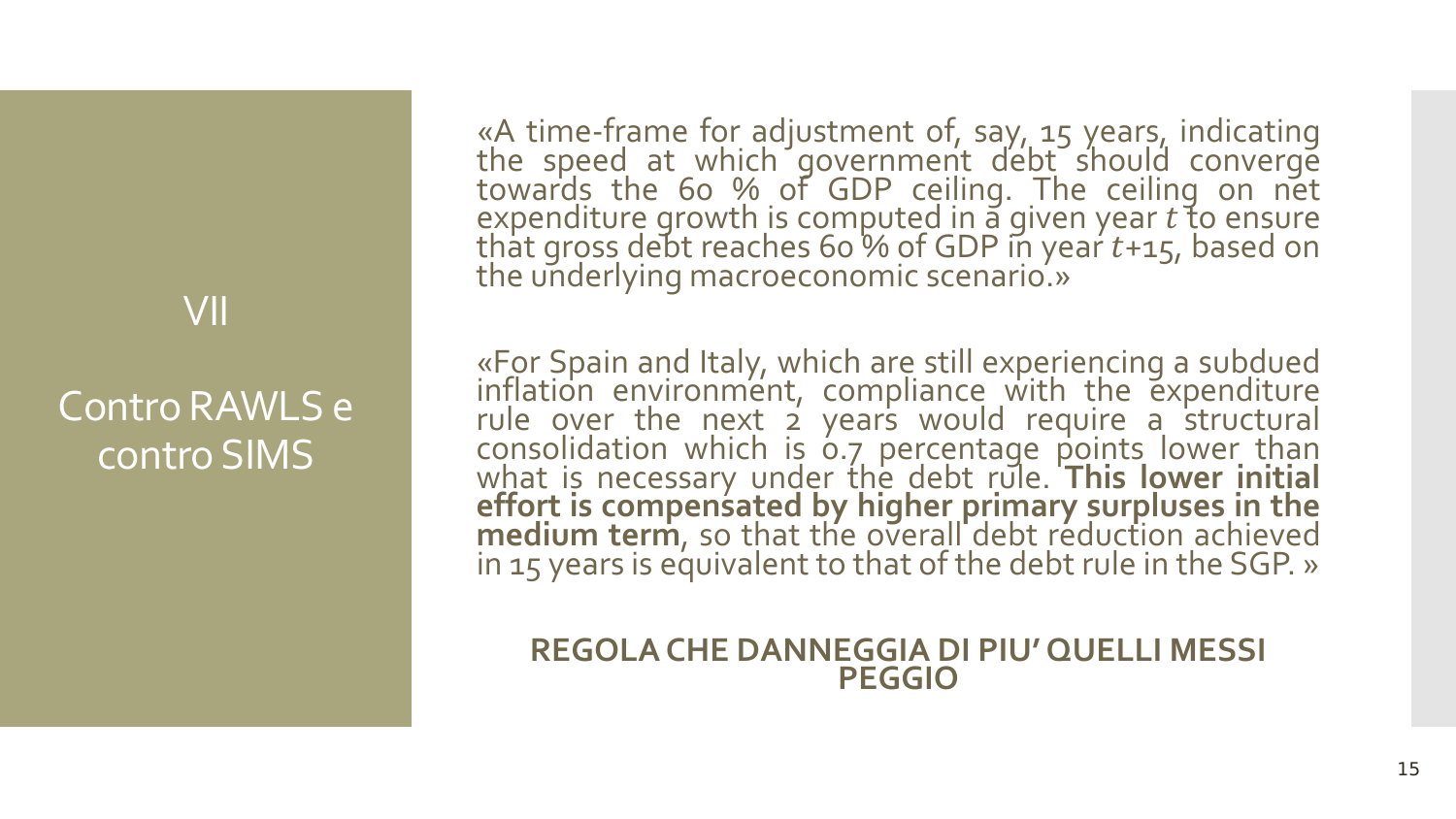#### VII

Contro SIMS e RAWLS

«Implementation and monitoring would focus on important deviations **over the medium term** rather than smaller ones in any given year. General **escape clauses**, to be used parsimoniously following advice by an independent assessor, **would take care** of significant and unforeseen contingencies.»

"In case of adverse economic events… Based on a Commission proposal, the Council will decide whether to grant a **temporary deviation** from the rules to the Member State concerned, after taking into account the independent assessment"

### **REGOLA CHE NON RISOLLEVA QUELLI MESSI PEGGIO**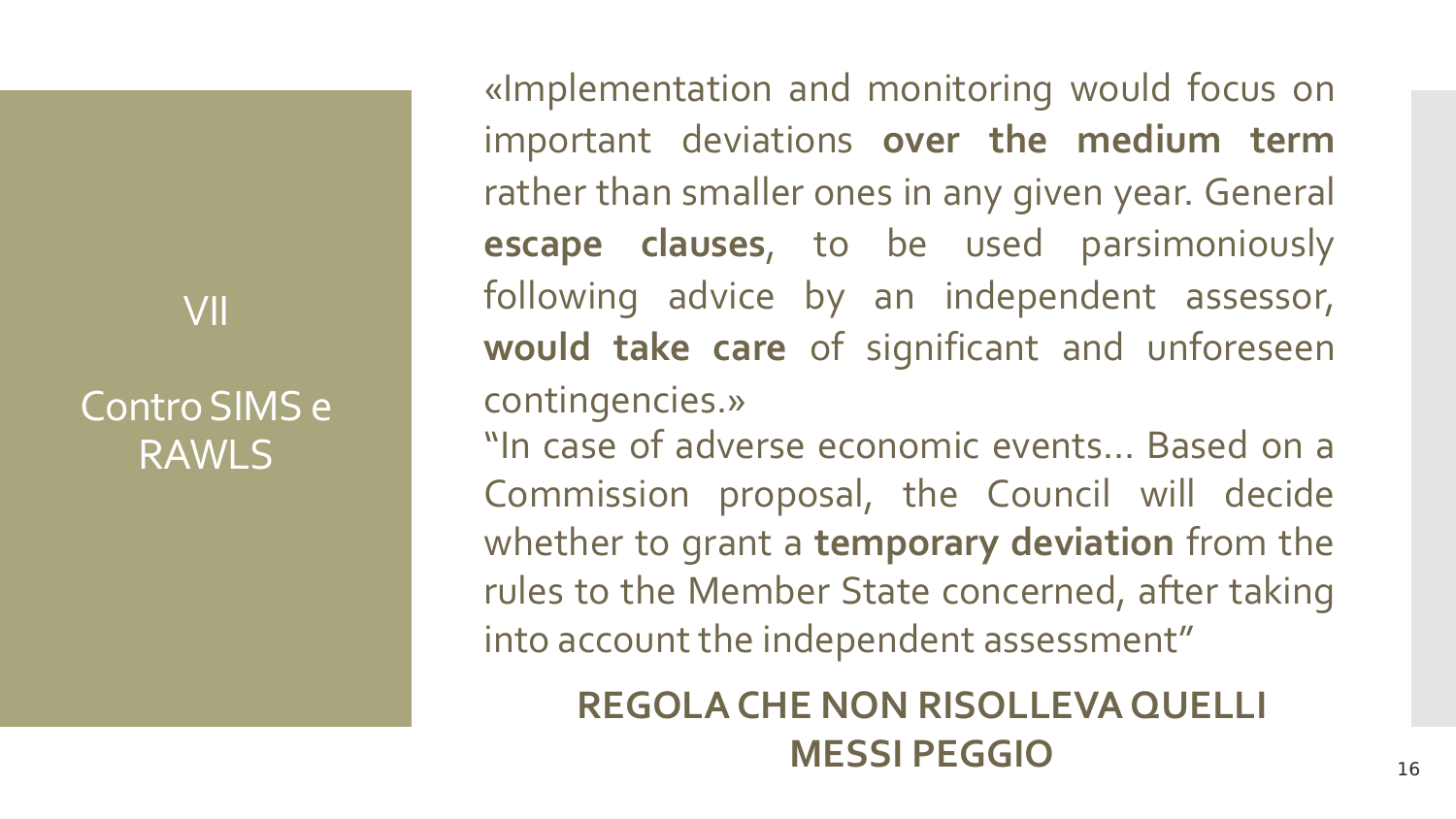### $IX$

### Contro SIMS e RAWLS

«In hindsight, the observed marginally restrictive fiscal stance in the euro area was **appropriate** in 2017. The fiscal stimulus recommended by the Commission proved unnecessary while the Council's view was vindicated… While recommending a fiscal expansion **would have been more relevant at an earlier stage of the recovery**, at this advanced stage **it would have been more consistent** to recommend again, as in previous years, a broadly **neutral fiscal stance**… It was not the first time that the Commission recommended fiscal policies involving a breach of the SGP. The European economic recovery plan of 2008-2009 was a clear precedent. In the face of a very sharp and deep economic downturn, the Commission and the Council **agreed to implement significant fiscal expansions**, **only weakly differentiated between countries**, which were in conflict with the letter of the SGP»

#### **VISIONE CHE NON RISOLLEVA QUELLI MESSI PEGGIO**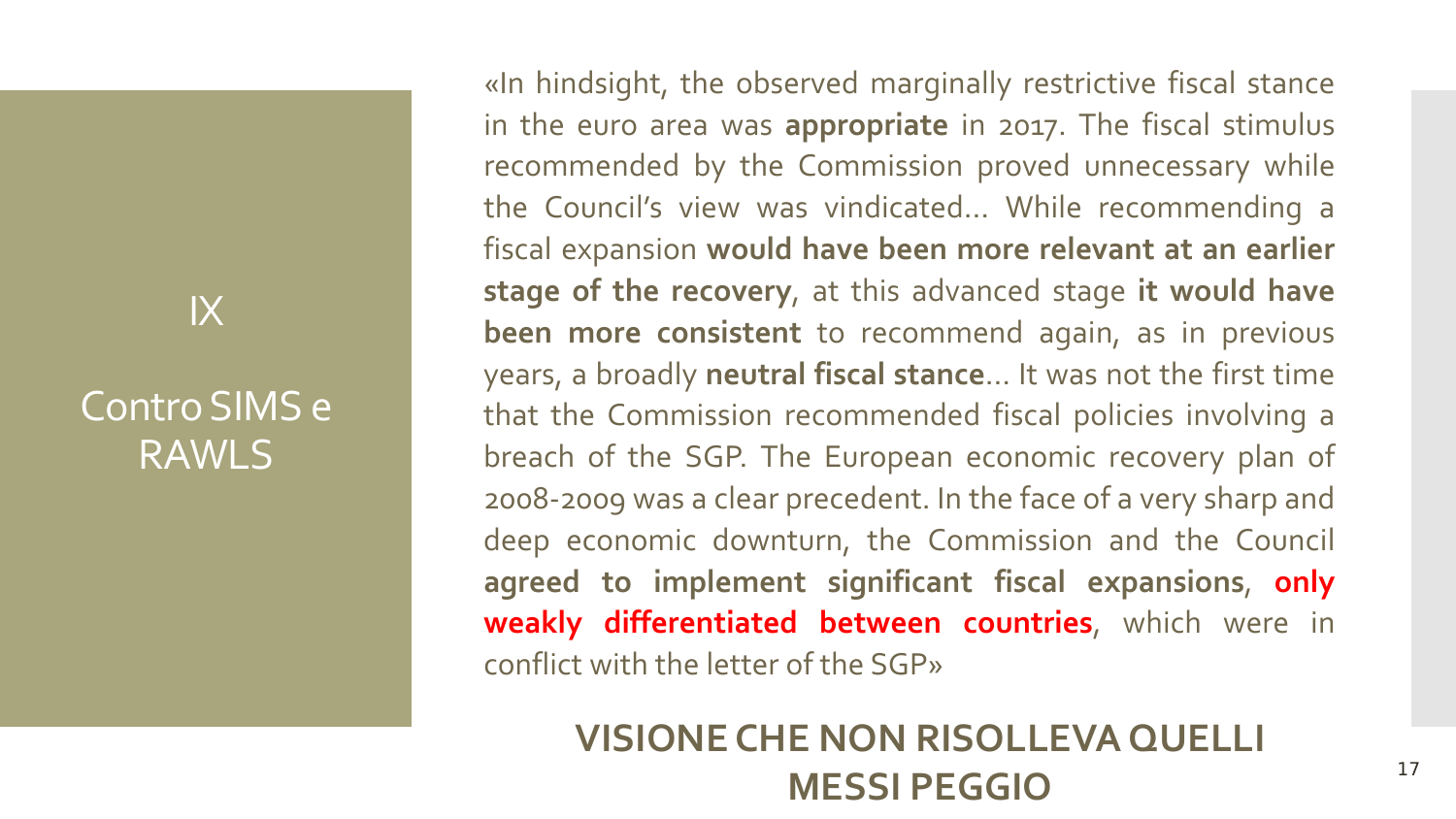## Contro MONNET, CONTRO L'UNIONE EUROPEA

X

«To increase the effectiveness of the **system of sanctions**, the current EU fiscal framework should be reformed along three directions: (i) there should be **no discretion** in setting the amount of the financial sanctions when a Member State is noncompliant with the **rules**; (ii) **macroeconomic conditionality** in the EU budget, linking the disbursement of EU funds to compliance with EU fiscal rules, should be strengthened and extended beyond the ESI funds; and (iii) **access** to a future central stabilisation mechanism, such as the one proposed in the June 2018 Report of the EFB, should be **conditional** to compliance with the expenditure rule. Alternative systems of **market-based discipline** may also be worth considering. »